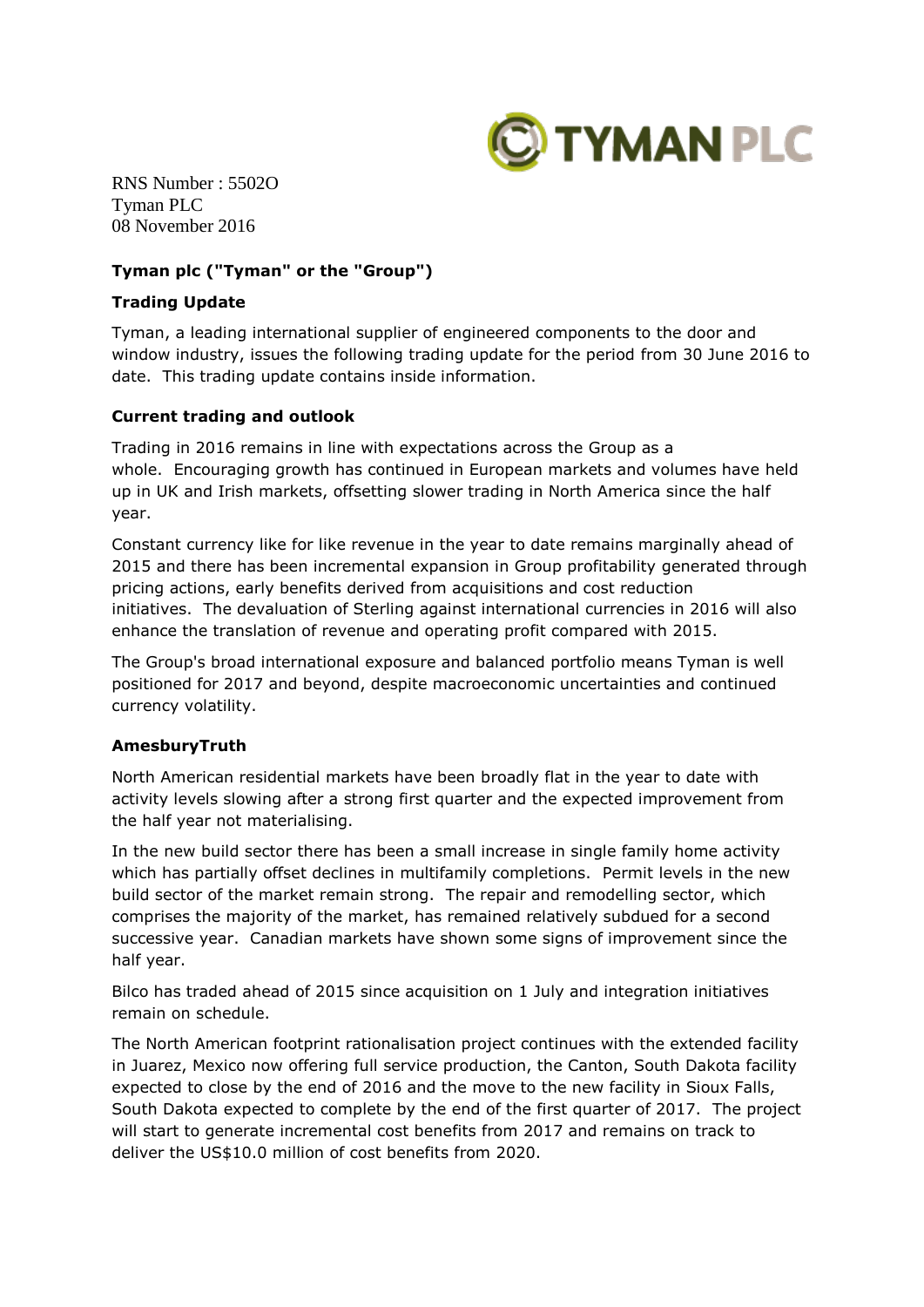AmesburyTruth expects to see modest growth in North American residential markets in 2017 with lead indicators for both new construction and repair and remodelling remaining positive. The Division is well positioned to start to grow its share in US commercial utilising the Bilco channels to market.

# **ERA**

UK and Ireland RMI markets, which softened around the time of the EU referendum, have remained reasonably steady across the summer months and into the autumn. The Division has made good progress with new product introductions into the UK market and has succeeded in regaining some share in the distribution sector.

The majority of ERA's products are sourced from the Far East and the Division continues to see significant increases in the landed cost of imported products into the UK market as a result of the devaluation of Sterling. To date these increases have successfully been recovered through pricing and surcharge actions.

Given macroeconomic uncertainties, ERA remains cautious about the outlook for RMI in the UK and Ireland in 2017 and expects the market to be flat to down next year. However, the Division has additional new products coming to market next year, including the launch of trade and retail wireless alarm offerings, and expects to make further progress in distribution.

# **Schlegel International (incorporating Giesse)**

Trading conditions for Schlegel International in EMEAI continued to improve although, as expected, the pace of year on year improvement in Continental Europe moderated during the third quarter. South American markets remain variable with Argentina slowing and seeing significant cost inflation and the Brazilian market continuing to contract. Asia Pacific markets, including China and Australia, have remained broadly flat in the year to date.

The integration of Giesse is progressing well with the closures of the Giesse facility in Mauá, Brazil and the Schlegel warehouses in Barcelona and Singapore all completed since the half year. The Schlegel Italy distribution facility in Milan is expected to close before the year end. The formal transfer of the Giesse Gulf trade and assets to Schlegel International completed on 31 August 2016.

Schlegel International expects to see continued encouraging growth in EMEAI markets in 2017. South American and Asia Pacific markets are likely to remain profitable but subdued for some time to come.

# **Financial position**

The Group has achieved good cash generation in the year to date. Leverage is expected to reduce, from the 2.35x reported on the completion of the Bilco acquisition, to around the top of the Group's core year end target range of 1.5 to 2.0x by 31 December 2016.

# **Capital markets event**

On Thursday 10 November 2016 Tyman will hold a capital markets event for analysts and institutional investors focussed on the Group's Schlegel International Division. No new financial information will be disclosed at the event and presentation materials will be made available at the Group website.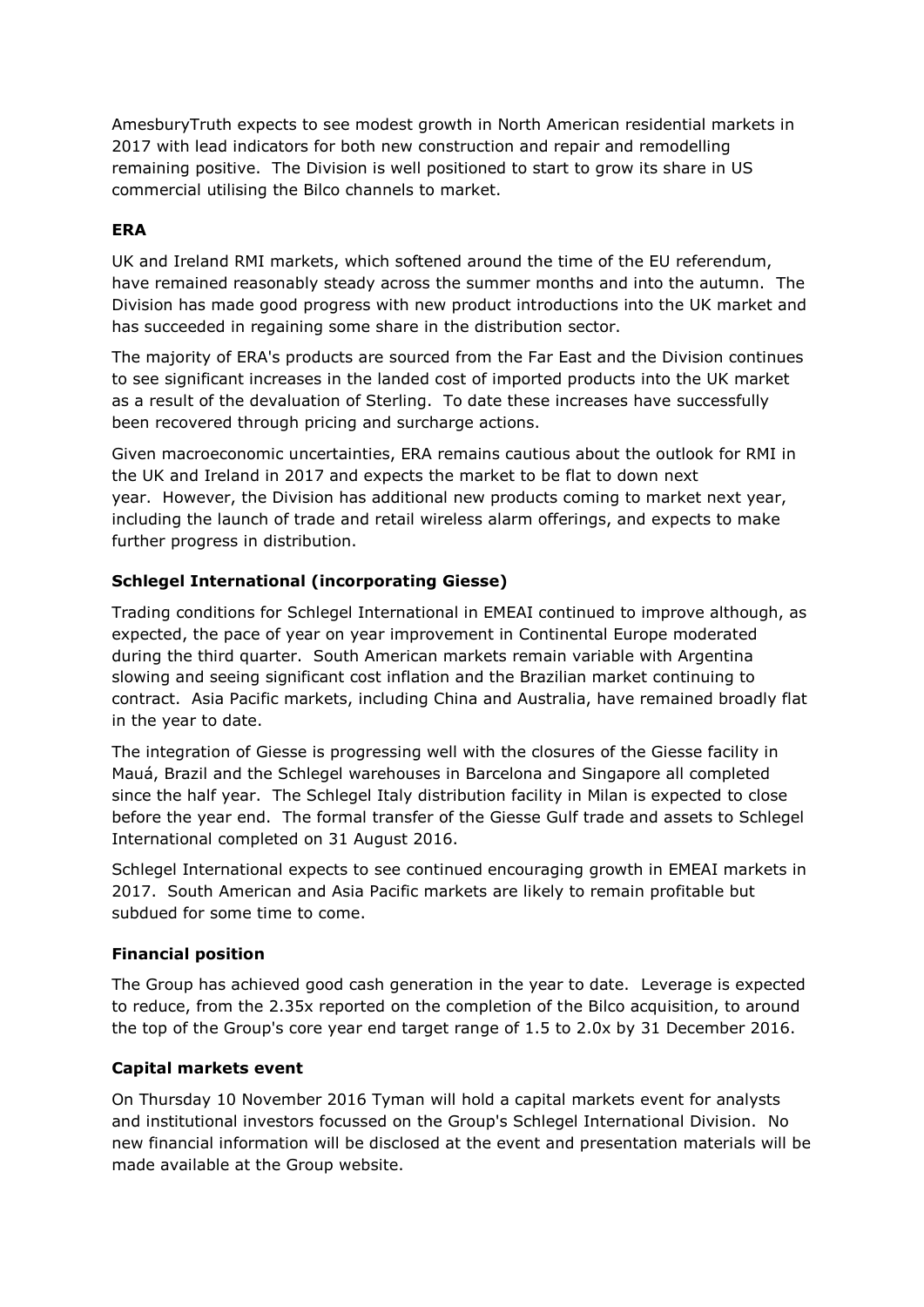# **Louis Eperjesi, Chief Executive of Tyman, commented:**

"The Group has continued to make good progress during 2016, despite generally softer end markets in the year to date. Profitability and cash generation have expanded and the integrations of both Giesse and Bilco are proceeding according to plan.

"We expect to make further progress next year through our well established self help, growth and innovation initiatives, despite the uncertainties surrounding the general macro economic outlook. These include the completion of the integrations of our newly acquired businesses, further investment to improve the Group's manufacturing and supply chain capabilities, continued new product introductions and focus on margin expansion and cash generation.

"Our broad international exposure and balanced portfolio means Tyman is well positioned for 2017 and beyond."

### **8 November 2016**

### **Enquiries:**

| Tyman plc                                  | 020 7976 8000    |
|--------------------------------------------|------------------|
| Louis Eperjesi - Chief Executive Officer   | www.tymanplc.com |
| James Brotherton - Chief Financial Officer |                  |

### **MHP Communications** 020 3128 8100

Reg Hoare Jamie Ricketts Nessyah Hart

# **Conference Call Details**

A conference call with Louis Eperjesi and James Brotherton for analysts and investors will be held at 08.30 am today, Tuesday 8 November 2016.

| UK Toll Number:                                 | 020 3139 4830 |
|-------------------------------------------------|---------------|
| UK Toll-Free Number:                            | 080 8237 0030 |
| Participant PIN code:                           | 95666878#     |
| A replay facility will be made available shortl |               |
|                                                 |               |

ly after the conclusion of the conference call:

| UK Toll Number: | 020 3426 2807 |
|-----------------|---------------|
|                 |               |

UK Toll-Free Number: 080 8237 0026

PIN code: 679066#

# **Future Dates**

Tyman will issue its preliminary results announcement in respect of the year ending 31 December 2016 on Wednesday 8 March 2017.